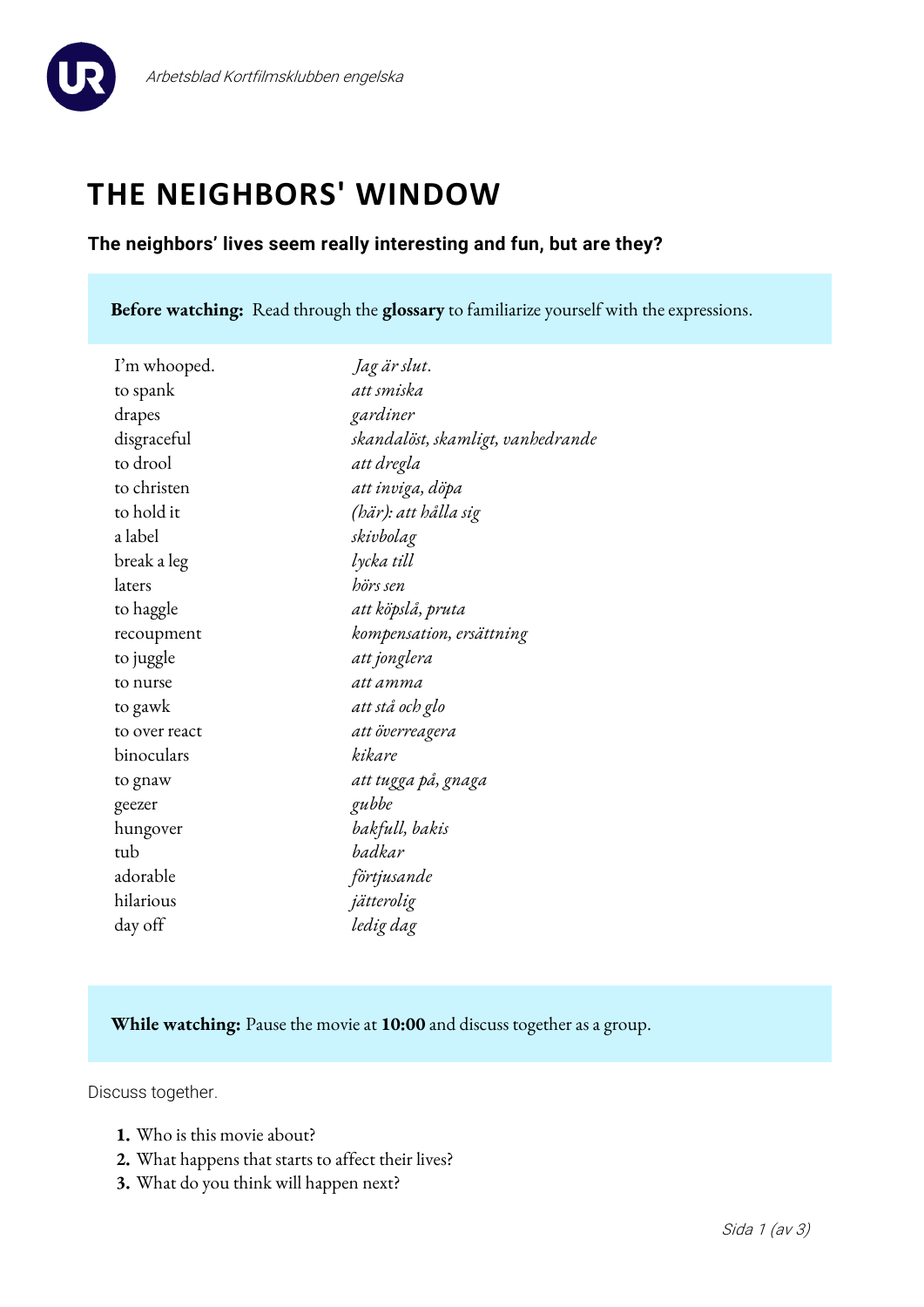



## **After watching:** Read through the questions below and answer them.

What can you say about what happens in the movie?

- **A.** Answer these questions for yourself:
- **1.** Describe the family in the movie. What do Alli (the mom) and Jacob (the dad) do for a living? Where do they work? Describe their children.
- **2.** Describe their living situation. Where do they live? Describe their home.
- **3.** How would you say Alli's and Jacob relationship changes by them seeing their neighbors?
- **B.** Answer these questions in pairs:
- **1.** Who were the neighbor couple? What happened to them?
- **2.** What did Alli talk with the neighbor woman about?
- **3.** What happened after Alli had talked to the neighbor?
- **C.**Answer these questions together as a group.
- **1.** How do you think Alli's and Jacob lives were affected by what happened to the neighbors?
- **2.** How did Alli and Jacob inspire their neighbors?
- **3.** What do you think is the message of the movie? What can we learn from it? How do you think the movie makers want us to feel after having watched it?

### **What to do next…**

Choose one or more out of the following exercises to work with.

- Who do you admire or get strength from in secret? Write a letter that you address to that person and tell them what they do that helps you in your life. (You don't have to actually give it to them, so write freely).
- Work in pairs and talk about something that has affected your life a lot. It can be someone you met in life or something you experienced or something else, but it has to be from real life. Take turns to talk and remember to listen actively and ask the other person questions in order for them to describe it more clearly and more accurately.